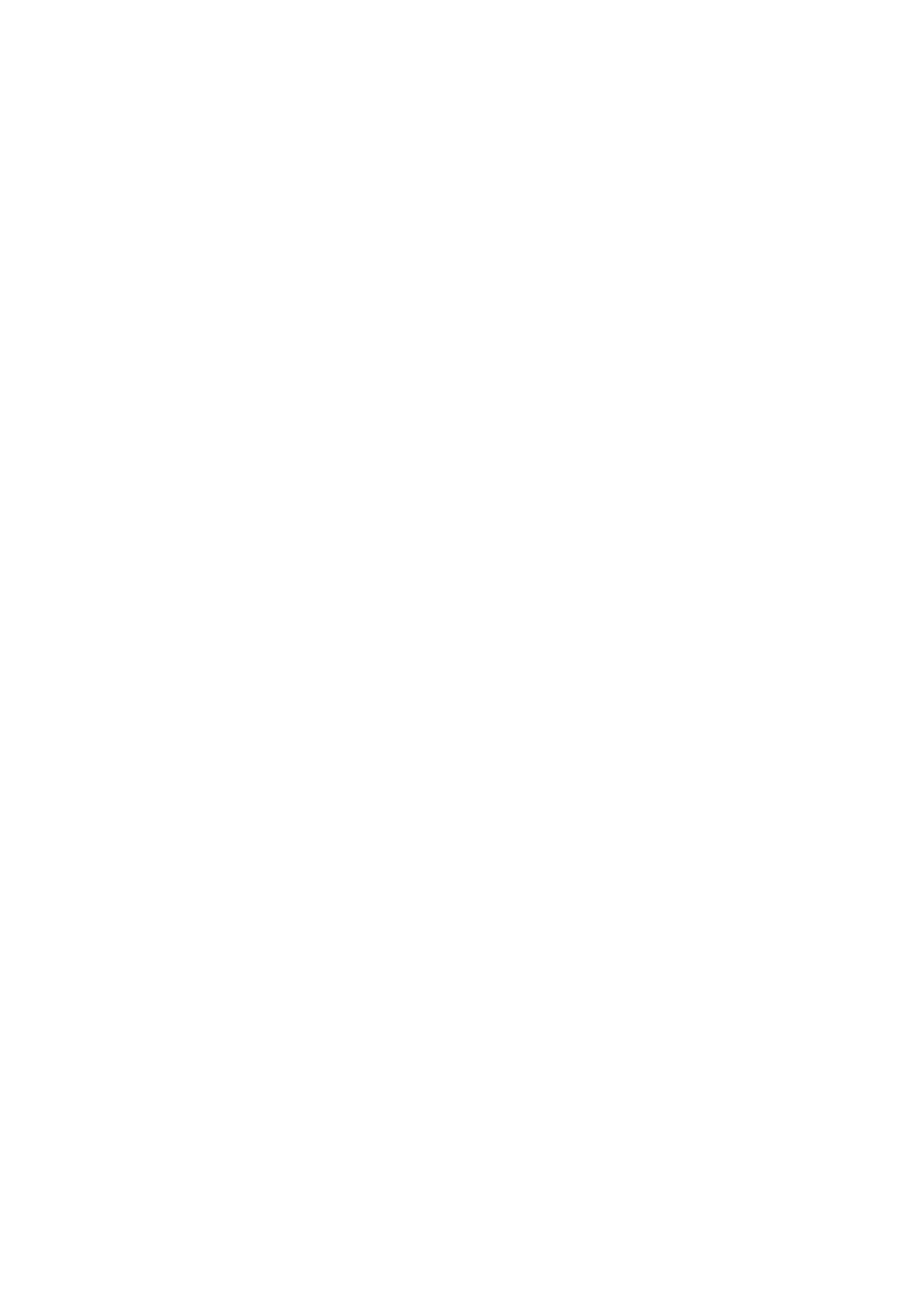Organize resources and allocate costs with tags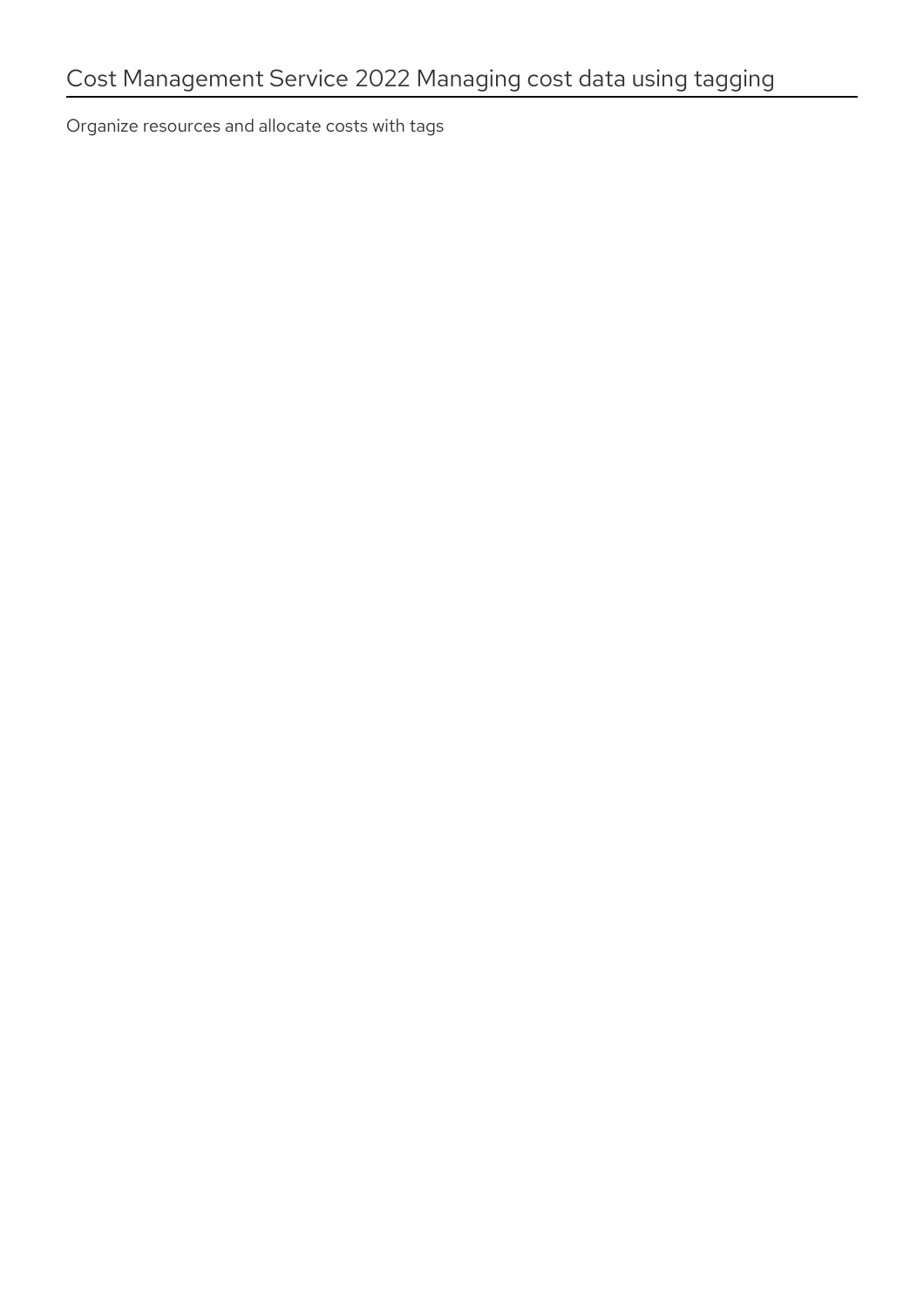### Legal Notice

Copyright © 2022 Red Hat, Inc.

The text of and illustrations in this document are licensed by Red Hat under a Creative Commons Attribution–Share Alike 3.0 Unported license ("CC-BY-SA"). An explanation of CC-BY-SA is available at

http://creativecommons.org/licenses/by-sa/3.0/

. In accordance with CC-BY-SA, if you distribute this document or an adaptation of it, you must provide the URL for the original version.

Red Hat, as the licensor of this document, waives the right to enforce, and agrees not to assert, Section 4d of CC-BY-SA to the fullest extent permitted by applicable law.

Red Hat, Red Hat Enterprise Linux, the Shadowman logo, the Red Hat logo, JBoss, OpenShift, Fedora, the Infinity logo, and RHCE are trademarks of Red Hat, Inc., registered in the United States and other countries.

Linux ® is the registered trademark of Linus Torvalds in the United States and other countries.

Java ® is a registered trademark of Oracle and/or its affiliates.

XFS ® is a trademark of Silicon Graphics International Corp. or its subsidiaries in the United States and/or other countries.

MySQL<sup>®</sup> is a registered trademark of MySQL AB in the United States, the European Union and other countries.

Node.js ® is an official trademark of Joyent. Red Hat is not formally related to or endorsed by the official Joyent Node.js open source or commercial project.

The OpenStack ® Word Mark and OpenStack logo are either registered trademarks/service marks or trademarks/service marks of the OpenStack Foundation, in the United States and other countries and are used with the OpenStack Foundation's permission. We are not affiliated with, endorsed or sponsored by the OpenStack Foundation, or the OpenStack community.

All other trademarks are the property of their respective owners.

### Abstract

This guide explains how tagging works in cost management, and outlines strategies for managing your cost data with tags and labels.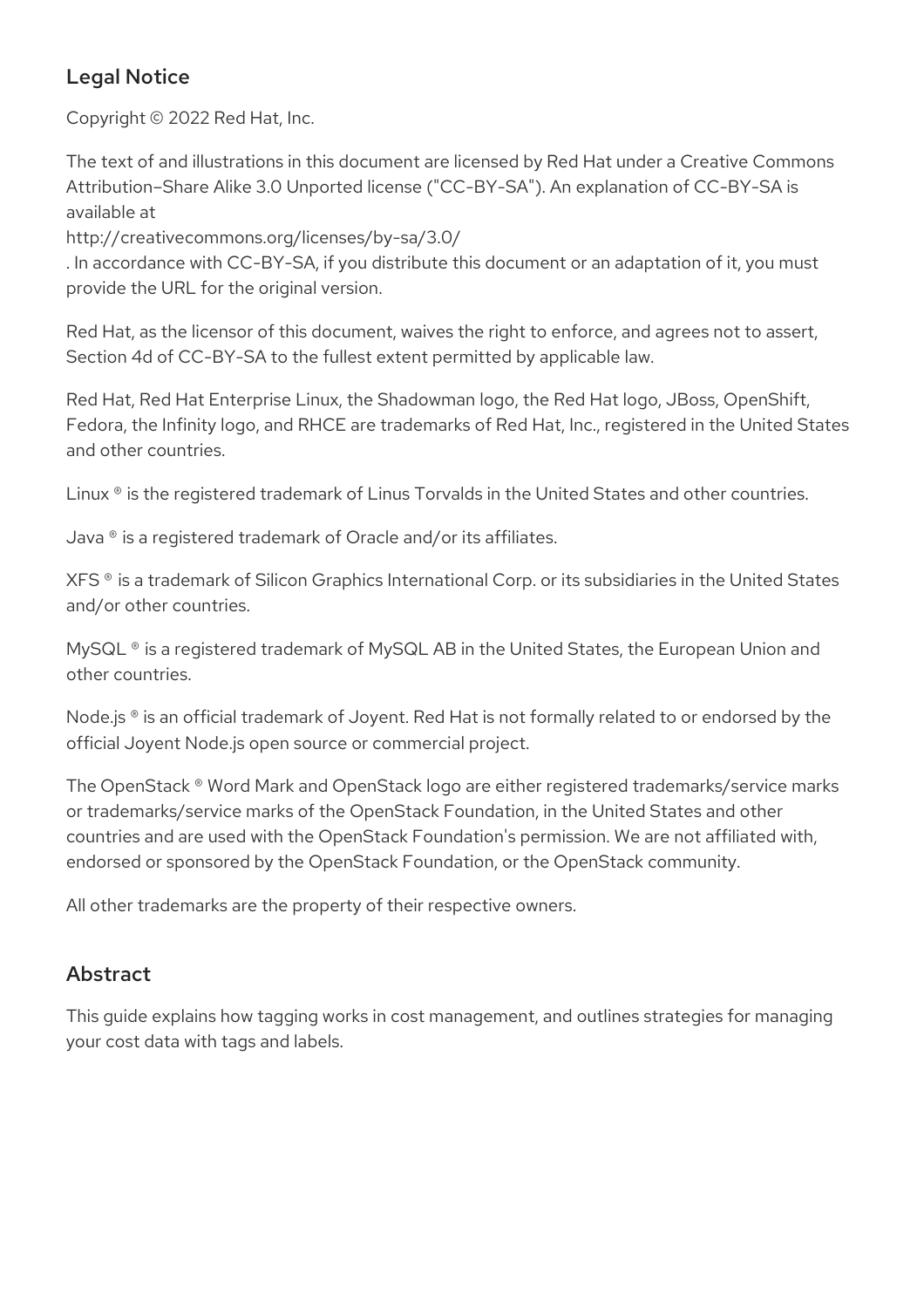# Table of Contents

| CHAPTER 1. MANAGING COST DATA USING TAGGING (and according term in the control of the state of the state of th |
|----------------------------------------------------------------------------------------------------------------|
|                                                                                                                |
|                                                                                                                |
|                                                                                                                |
|                                                                                                                |
|                                                                                                                |
|                                                                                                                |
|                                                                                                                |
|                                                                                                                |
|                                                                                                                |
|                                                                                                                |
|                                                                                                                |
|                                                                                                                |
|                                                                                                                |
|                                                                                                                |
|                                                                                                                |
|                                                                                                                |
|                                                                                                                |
|                                                                                                                |
|                                                                                                                |
|                                                                                                                |
|                                                                                                                |
|                                                                                                                |
|                                                                                                                |
|                                                                                                                |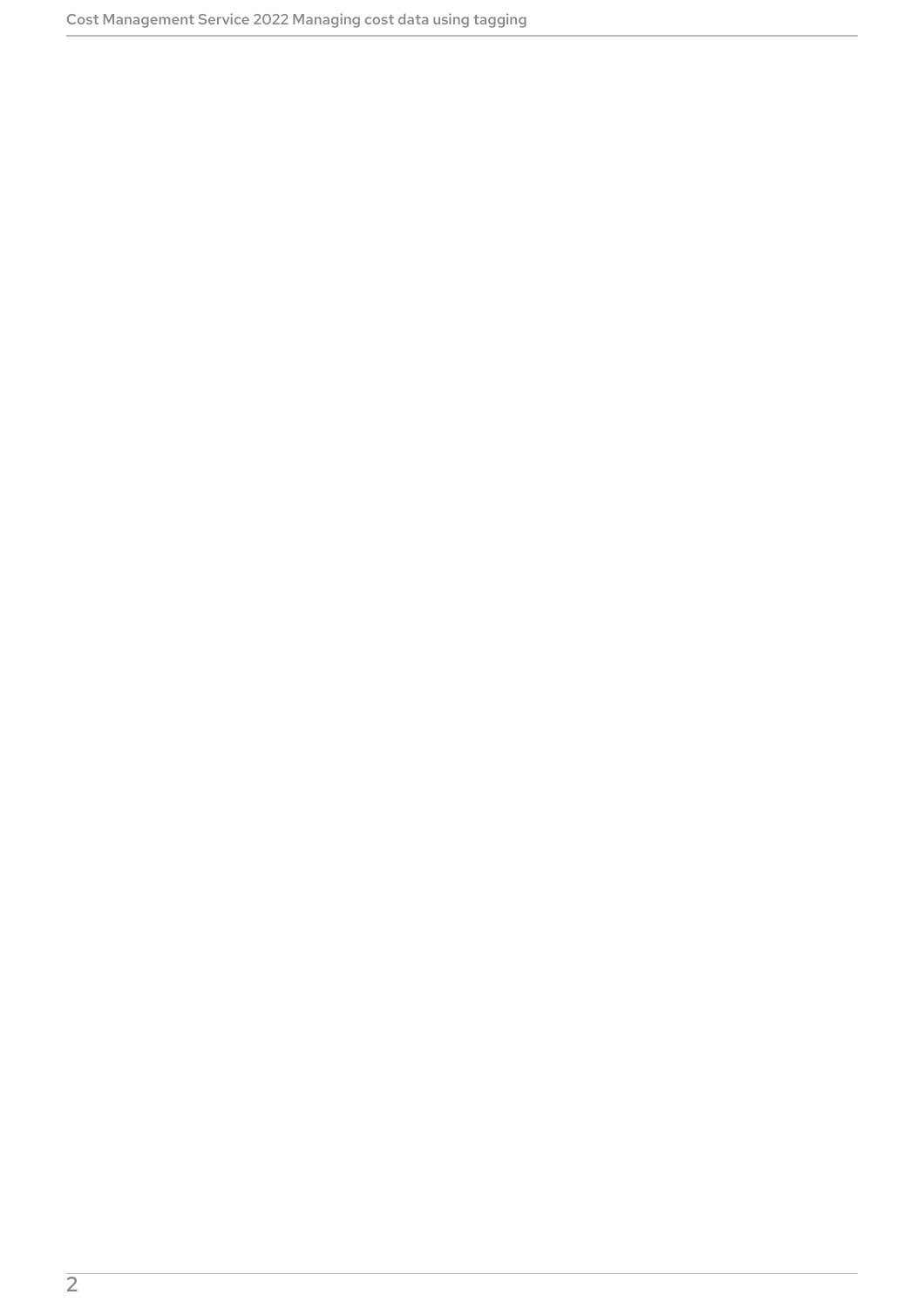# <span id="page-6-0"></span>CHAPTER 1. MANAGING COST DATA USING TAGGING

This guide explains in depth how tagging works in cost management, and how you can use tagging to best organize and view your resources to manage your costs.

If you have a suggestion for improving this guide or have found an error, please submit a Bugzilla report at [http://bugzilla.redhat.com](https://bugzilla.redhat.com/enter_bug.cgi?product=Red Hat Hybrid Cloud Console %28console.redhat.com%29) against *Red Hat Hybrid Cloud [Console](https://console.redhat.com) [\(console.redhat.com\)](https://console.redhat.com)* for the cost [management](https://issues.redhat.com/projects/COST/) component. Alternatively, you can open an issue in the cost management Jira board with the Documentation label.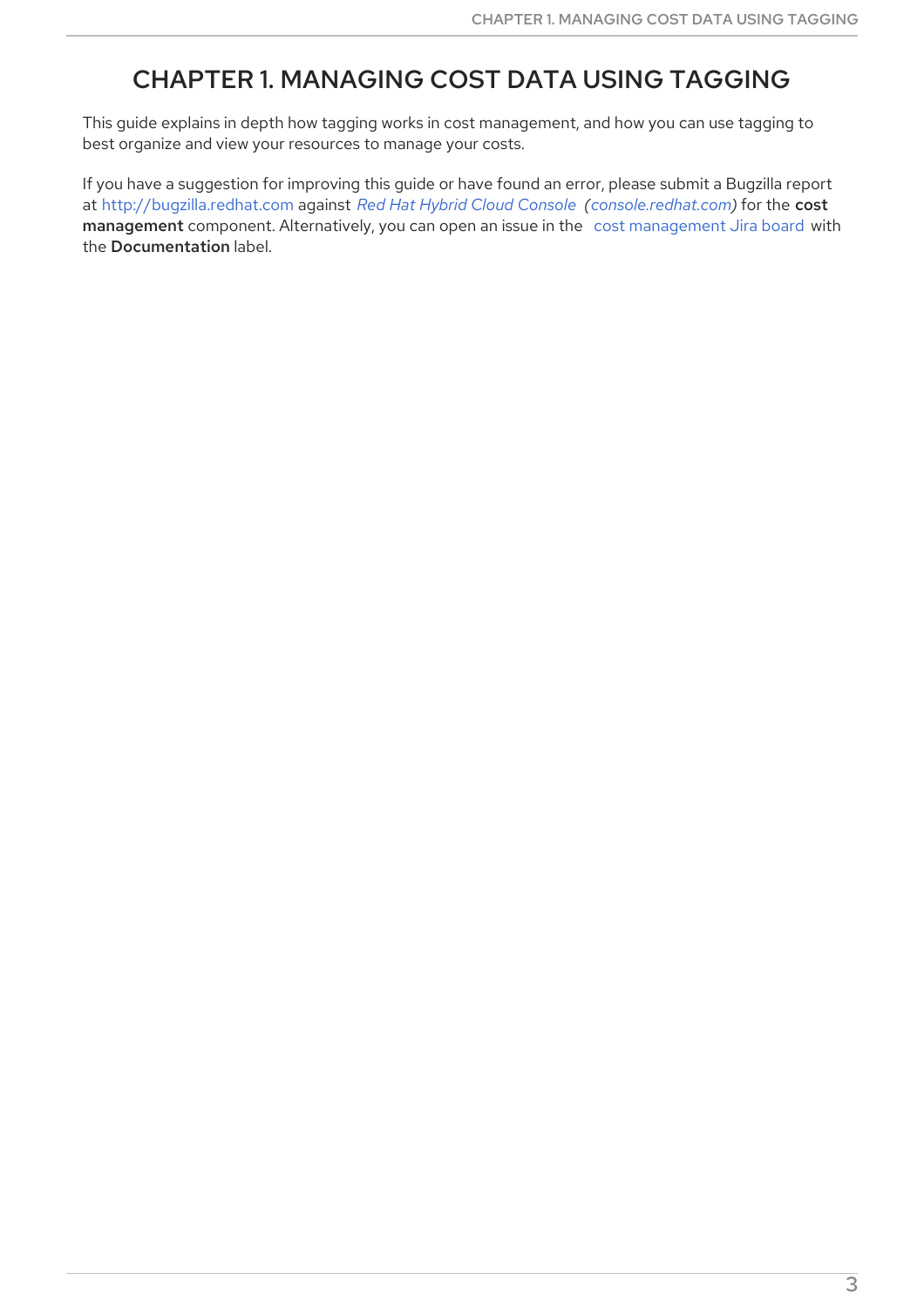# <span id="page-7-0"></span>CHAPTER 2. PLANNING YOUR TAGGING STRATEGY

## <span id="page-7-1"></span>2.1. WHY USE TAGS?

Tags (also sometimes called labels) are a string of custom metadata assigned to resources that your organization can utilize in multiple ways.

In the context of cost management, tags help you to differentiate and allocate costs between various parts of your environment for a more accurate view of your cost data, filling the gap between business logic and the resource. This allows you to assign organizational-specific details to help digest information later.

As many projects and technical services (for example, environment, region, cost center) support a business service, tags can map business concepts to reports providing clarity. In that way, a properly allocated tag can help you to show costs grouped by those business concepts. Tags should be used to complement hierarchies in clouds, or specific hierarchies already present in your clusters (like projects).

Tags are sometimes utilized in more applications than cost management. For example, it is possible and recommended to use them to define certain operations, like business automation, operational profiles, or access and security controls. You can then apply policies based on those tags. However, this document does not consider those use cases. Cloud providers place limits on the number of tags or labels associated with resources, so you should consider all of those uses before defining your tagging strategy for cost management.

Additionally, tags are sometimes used to split resources into smaller units when it is not possible to directly organize resources into projects or subprojects. For example, a shared cluster running many services to provide different business capabilities can use tags to differentiate applications instead of splitting them into projects. Additionally, an AWS account can run multiple different services for projects, and sometimes those services are shared between several applications (like the load balancer or any other shared resource).

Furthermore, tags also help you identify relationships between sources, allowing you to group applications across multiple clusters tagged with the same environment, cost center, or team. Thus, making it possible to identify the costs of an application when running on the development, quality, or production clusters. Tags can also help to identify dependencies when there is not a direct link between a resource, such as the link between an RDS database and the OpenShift project using it.

# <span id="page-7-2"></span>2.2. CONSIDERATIONS FOR YOUR TAGGING STRATEGY

When planning your tagging strategy, these considerations can help you decide how to organize and report costs for your sources.

#### Methodology

It is best practice to implement a Crawl, Walk, Run strategy when initially assigning tags for your resources. Start with the minimum number of tags you feel are required to accomplish your organizational objectives. Then slowly build on that foundation over time. As your understanding of how your organization leverages cost management grows, so will your skill in implementing a tagging strategy.

#### Map business to reporting

Define the business perspectives you want to report on. For example, your taxonomy for cost management could consider these different perspectives:

#### Ownership and usage: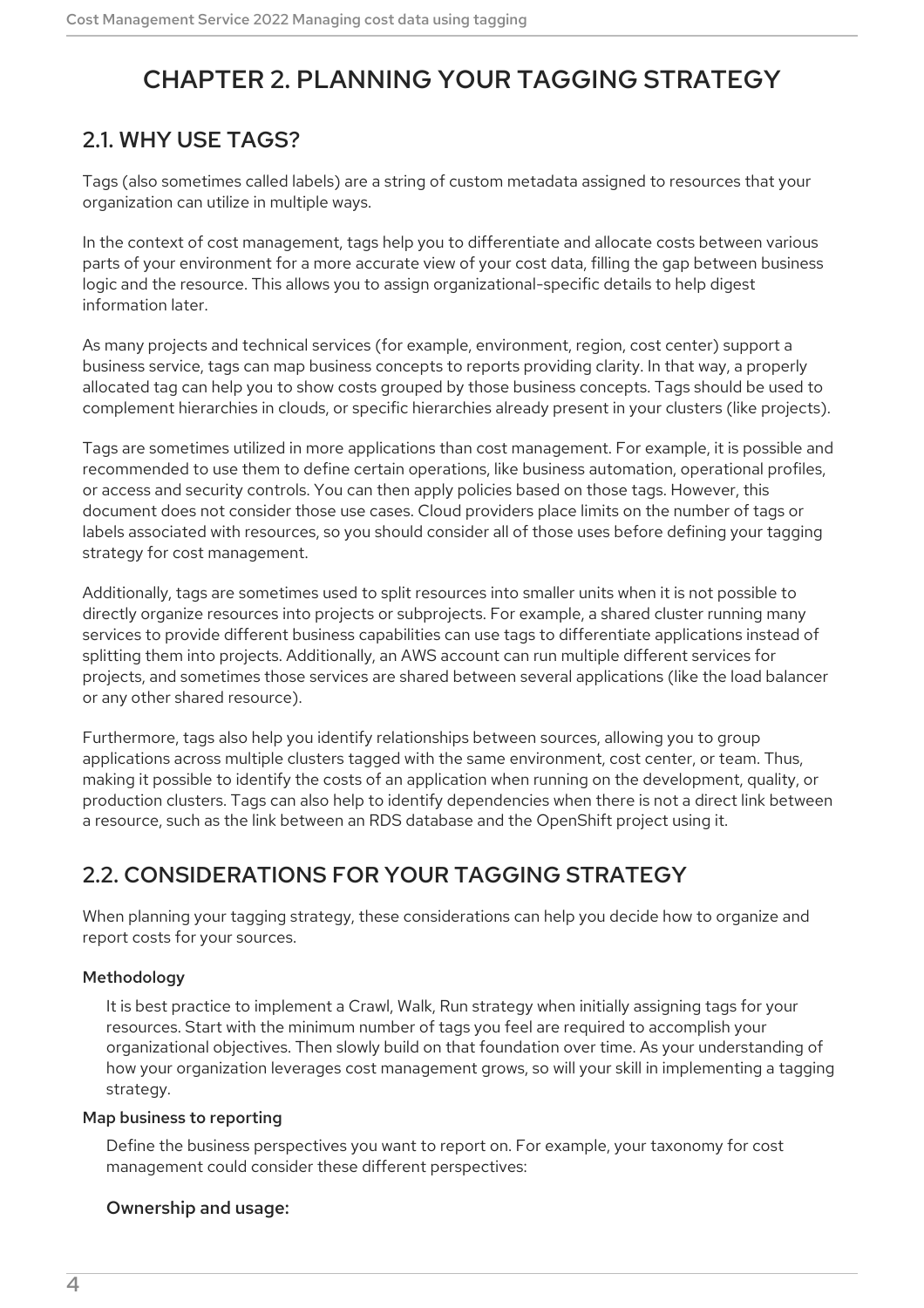<span id="page-8-0"></span>Defining the owner and the user of the resource: for example, the unique identifier of the user who requested the resource, and the one that is actually consuming the resource.

#### Tenancy:

If your environment is shared, it can be beneficial to understand which group or business unit has requested the resource. When the user is part of different groups, one group needs to be selected. For cost reporting, you can achieve this in many cases using cost center; but department, project, or partner are also good candidates.

#### Location:

For organizations with software deployed globally, cloud providers already identify the region where your resources are running, but your private cloud may be different.

#### Environment or stage:

You may want to differentiate between development and production, so that different cost decisions can be made depending on the environment where you are creating or running the resources. If your development pipeline already includes stages, such as development, testing, staging, pre-production and production, this is a good candidate.

#### Application / Project / Service / Event:

Perhaps your environment is providing a service, such as a group of transient resources for an event (for example, your yearly customer-focused conference). You could even include the application version.

#### Standardize your labels

Consistency is the most important aspect of a tagging strategy to deliver accurate and comparable cost reporting results.

Create a clear tagging policy that defines what resources need to be tagged, what tags are mandatory and what tags are optional, making sure that there is no room for interpretation.

If the values need to be chosen between a list, make sure that those values are defined, consistent, and easily accessible, or that the list is presented to the user. For example, if you are defining development with the key "Development", do not also use variations such as "Dev", "DEV", or "R&D" to also identify resources as "Development".

#### Tag all elements on your sources (manually or through automation)

Since untagged resources cannot be reported, tag as many elements as possible, ideally using automation to prevent human error. Sources have different automation features to take advantage of for tagging:

- In Azure, you can use Azure Policies to enforce tagging rules and conventions and avoid resources being deployed that do not comply with your expectations. You can create a policy that automatically applies necessary tags during provisioning, that enforces a predefined format for dates, or that makes some tags mandatory for some resource type.
- In AWS, you can use IAM policies for the same. Additionally, you can use an automation tool such as Ansible to add the necessary tags during provisioning and to make sure that all the resources have been properly tagged.
- OpenShift Container Platform does not presently have a method of automating labelling.

#### Review your tags often and refine as needed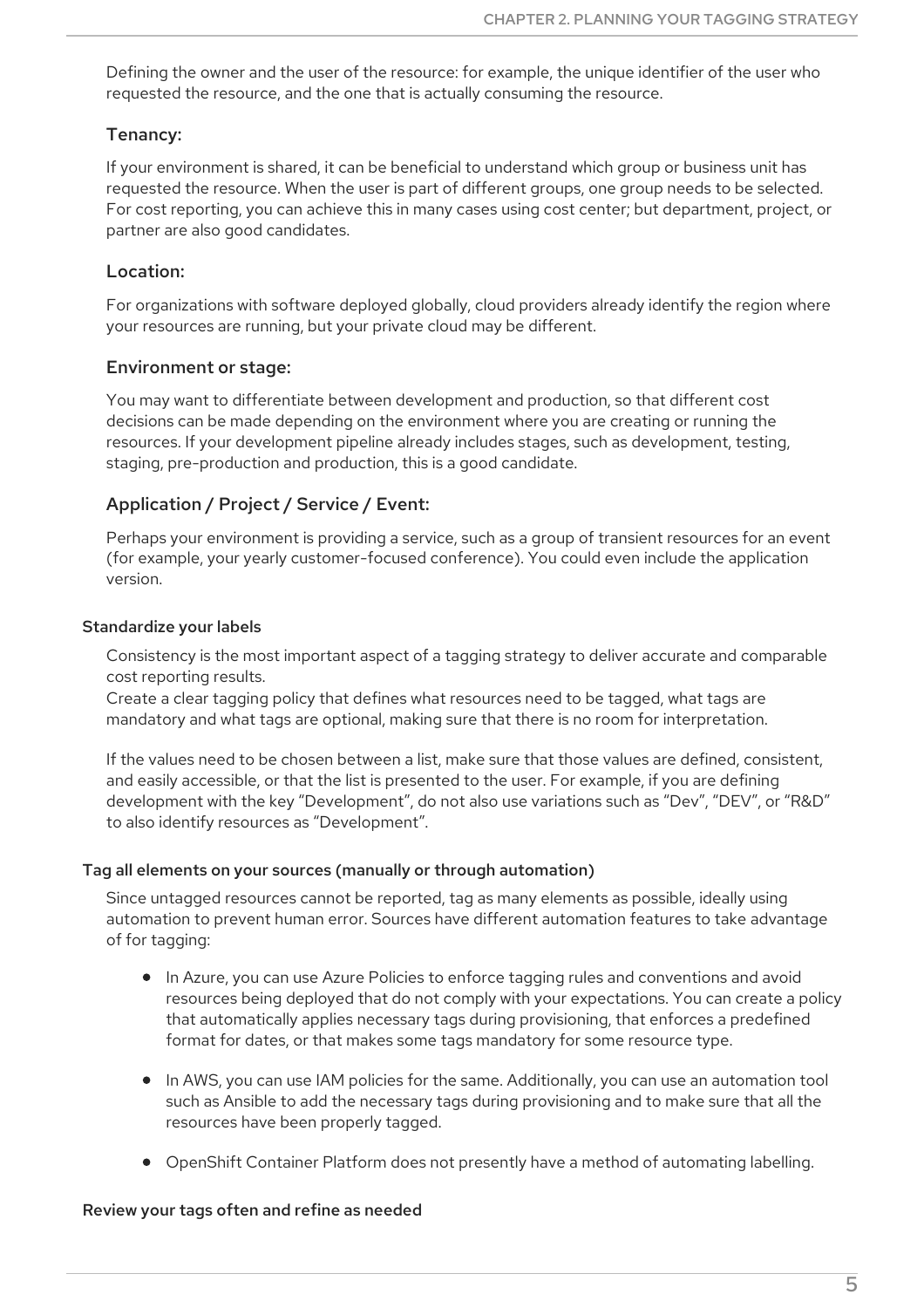Define your tags and use them as early as possible with cost management, even if you need to adjust your tagging scheme afterwards.

Review the resulting reports with your business owner and stakeholders early on to ensure your tags are helping you to generate the desired reports, and review your tagging strategy every few weeks to optimize it.

#### Select your tag terminology

- Name your resources with names that allow you to identify your resources without accessing metadata, and then continue by adding metadata to it. Many clouds have a guide about how to do this properly; see Chapter 5, *[Additional](#page-18-2) resources* for links.
- Map your resources into keys and values. Keys will map to perspectives, while values will define the different options allowed for each key. In some cases, the value will be *Null*.



#### **NOTE**

Not all sources allow the same identifiers, and have different limitations. See Section 5.1, "Tag [specifications](#page-18-1) by source type" for limitations by source.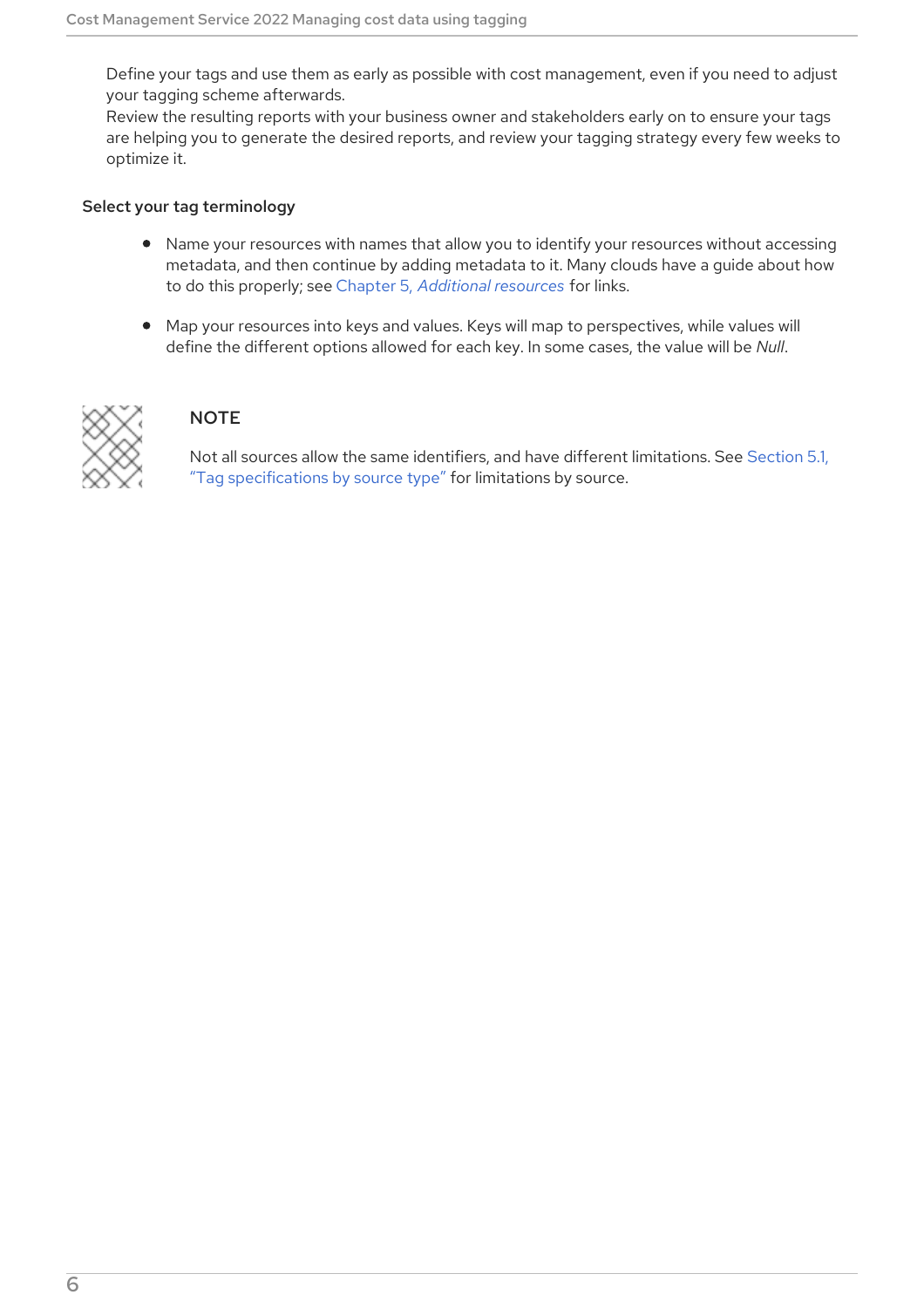# <span id="page-10-0"></span>CHAPTER 3. CONFIGURING TAGS AND LABELS IN COST MANAGEMENT

You must configure tags in each source before cost management can use the tags to automatically organize your cost data.

After adding your sources to cost management:

- 1. Tag or label resources on each of your sources. See Section 3.2, ["Configuring](#page-13-3) tags on your sources".
- 2. (Optional) Enable OpenShift tag grouping to further organize your cost data views for each source. See Section 3.2.4.1, "Enabling [OpenShift](#page-13-2) tag grouping".
- 3. Refine and add to your tags to optimize your view of cost data. See Section 2.2, ["Considerations](#page-8-0) for your tagging strategy".



#### **NOTE**

See the *Getting started with cost [management](https://access.redhat.com/documentation/en-us/cost_management_service/2022/html-single/getting_started_with_cost_management/index)* guide for instructions on configuring sources.

# <span id="page-10-1"></span>3.1. HOW COST MANAGEMENT ASSOCIATES TAGS

Tags in AWS and Azure and labels in OpenShift consist of key:value pairs. When the key:value pairs match, the AWS/Azure and OpenShift costs are automatically associated by cost management. Tag matching in cost management is not case sensitive: for example, an AWS resource tagged *APP* and an OpenShift resource tagged *app* are a match:

#### Table 3.1. Example: Tag matching

| Source and resource type | Key        | Value           |
|--------------------------|------------|-----------------|
| AWS resource (RDS)       | <b>APP</b> | Cost-Management |
| OpenShift pod            | app        | cost-management |

If an AWS resource tag matches with multiple OpenShift projects, the cost and usage of that resource are split evenly between the matched projects.

Note that this is not the case with AWS compute resources that are matched via the instance ID-node relationship. In that case, cost and usage are broken down using information about a project's resource consumption within the OpenShift cluster.

By default, cost management tracks AWS compute usage and costs by associating the Amazon EC2 instance ID or Azure virtual machine instance ID with the OpenShift Container Platform node running on that instance.

#### <span id="page-10-2"></span>3.1.1. Tag matching hierarchy in cost management

To identify your OpenShift resources running on AWS or Azure instances, cost management matches tags between sources in the following order: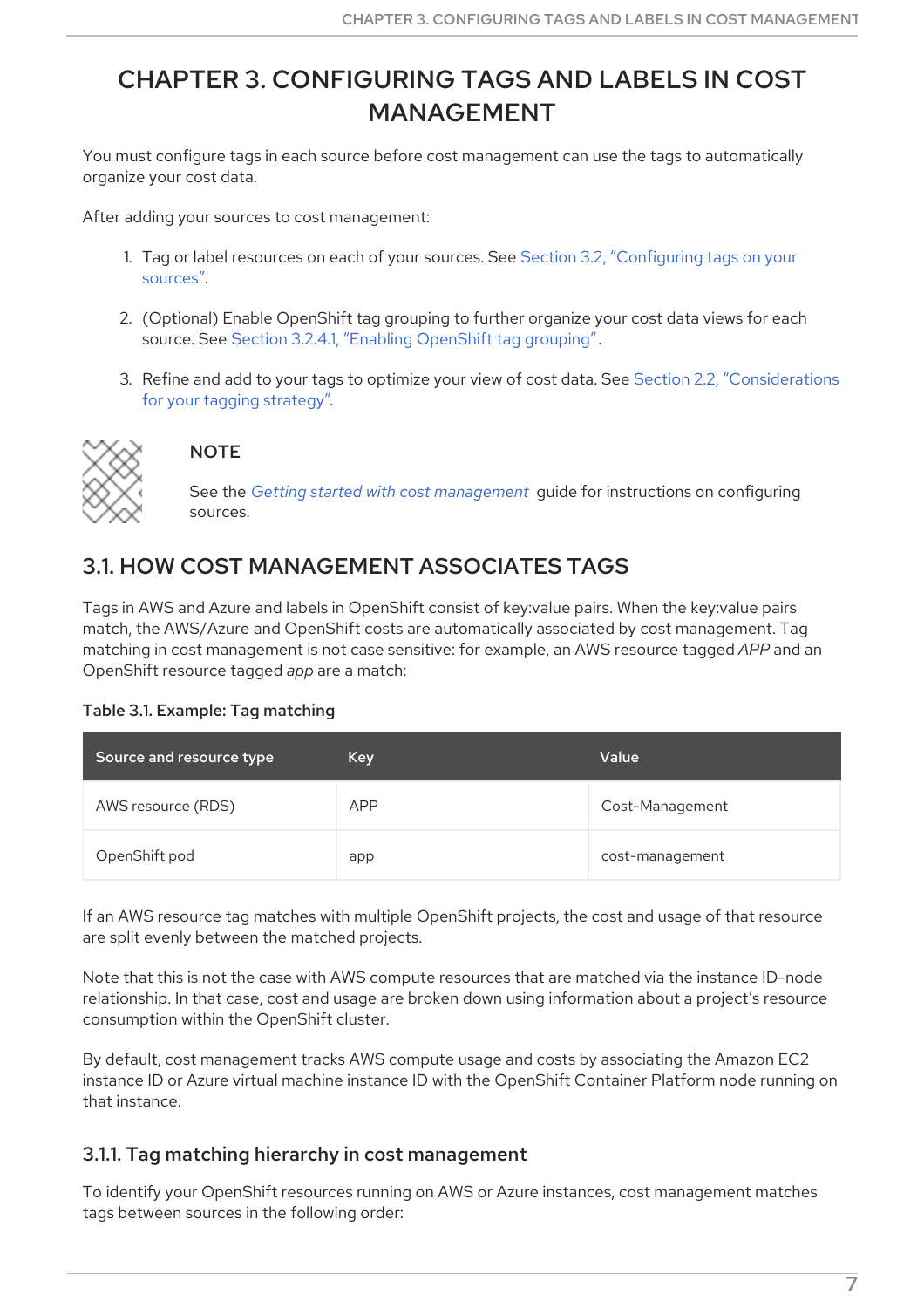- 1. Direct resource matching (AWS EC2 instance ID or Azure virtual machine instance ID)
- 2. Special OpenShift tags
- 3. Custom tags

#### <span id="page-11-0"></span>3.1.1.1. Direct resource matching (instance ID)

The sources apply these identifiers automatically. This form of tagging provides a direct link between Azure or AWS instances and OpenShift nodes.

AWS assigns every EC2 instance a resource identifier (a number such as **i-01f44b3d90ef90055**). OpenShift nodes are matched directly to the AWS EC2 instance the cluster is running on using the AWS resource identifier. The OpenShift reports in cost management (generated from Prometheus data) include this identifier for nodes. Similarly in Azure, each virtual machine instance ID is included in the OpenShift reports for cost management.

#### <span id="page-11-1"></span>3.1.1.2. Special OpenShift tags

There are three special-case AWS tags you can use to associate cost with OpenShift:

- **openshift\_cluster**
- **openshift\_node**
- **openshift\_project**

These tags have matching priority over custom tags, and are especially useful in differentiating the costs of different OpenShift clusters running on the same AWS instance.

To use this tagging method to identify an OpenShift cluster, tag your AWS instance with the key **openshift\_cluster**, and provide the OpenShift source name as the value. In the following example, the name of OpenShift source in the cost management application is **dev-cluster**:

|  |  | Table 3.2. Example: Special OpenShift tags |
|--|--|--------------------------------------------|
|--|--|--------------------------------------------|

| Source and resource type | Key                                                                                                              | Value           |
|--------------------------|------------------------------------------------------------------------------------------------------------------|-----------------|
| AWS resource (RDS)       | openshift cluster                                                                                                | dev-cluster     |
| OpenShift cluster        | No tags needed. This will match if<br>the name of the OpenShift source<br>in cost management is dev-<br>cluster. | No tags needed. |

#### <span id="page-11-2"></span>3.1.1.3. Custom tags

You can use any key:value combination as tags, and cost management will associate identical tag key and values together. You can then group costs by tag key, account, service, region, and more to view your costs and charge for that tag.

#### Table 3.3. Example: Custom tags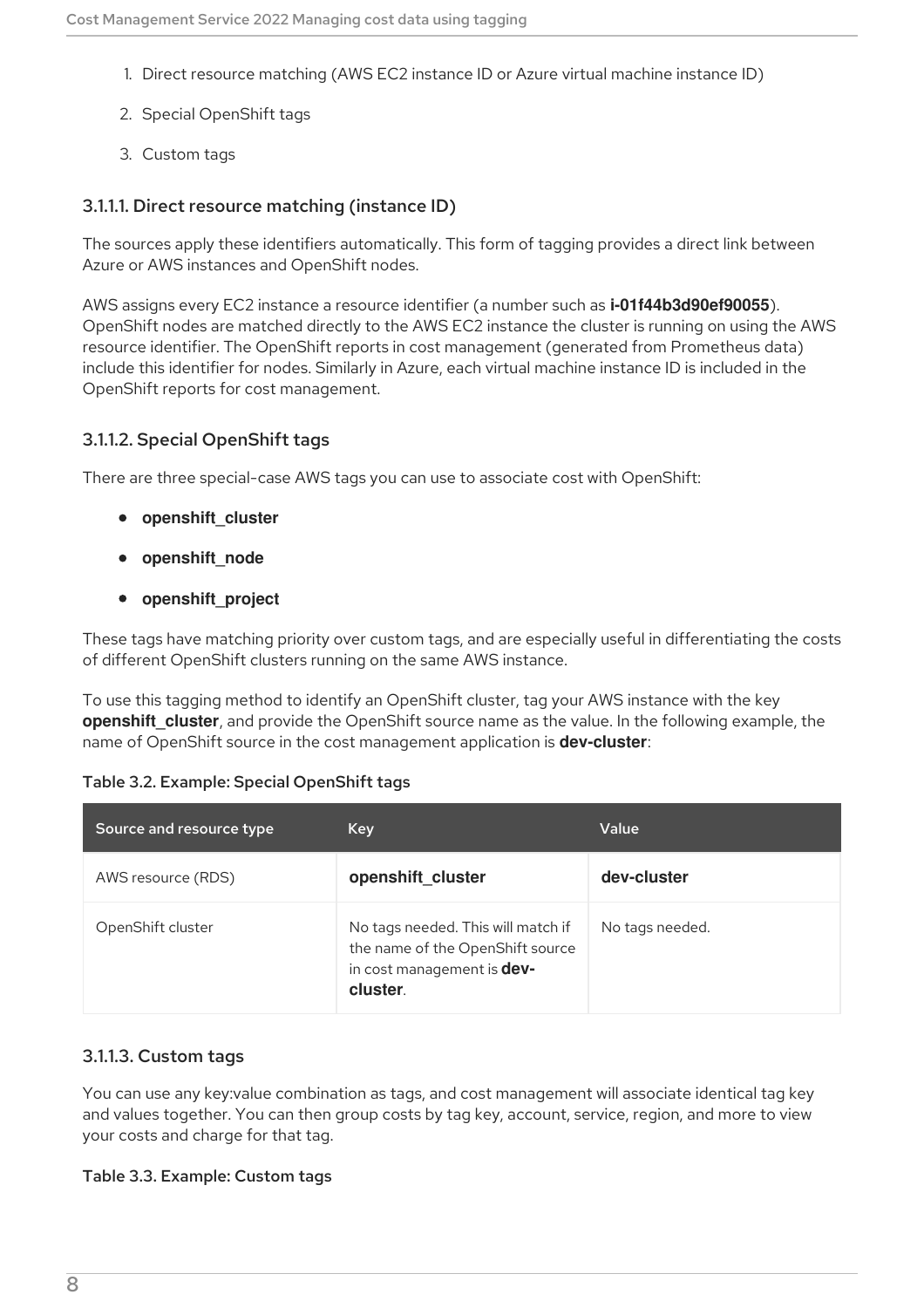| Source and resource type | Key. | Value       |
|--------------------------|------|-------------|
| AWS resource (RDS)       | team | engineering |
| OpenShift pod            | team | engineering |

## <span id="page-12-0"></span>3.2. CONFIGURING TAGS ON YOUR SOURCES

In order to control which tags cost management imports, activate or enable the tags you want to view by source:

- AWS tags must be activated, and are then selected and exported to cost management in the Cost and Usage report. See *Activating AWS tags for cost [management](https://access.redhat.com/documentation/en-us/cost_management_service/2022/html-single/adding_an_amazon_web_services_aws_source_to_cost_management/index#activating-aws-tags_adding-aws-sources)* in the *Adding an Amazon Web Services (AWS) source\_* guide for instructions.
- Azure tags are exported to cost management in the cost export report configured in *[Configuring](https://access.redhat.com/documentation/en-us/cost_management_service/2022/html-single/adding_a_microsoft_azure_source_to_cost_management/index#configuring-an-azure-daily-export-schedule_adding-an-azure-source) a daily Azure data export schedule* in *Getting started with cost management* .
- OpenShift Container Platform labels are exported by Metering and included in the metrics reports that cost management uses as input. Enable tag key grouping in the *[console.redhat.com](https://console.redhat.com)* application settings to specify which tags to group your cost data by. See Section 3.2.4.1, "Enabling OpenShift tag grouping" for [instructions.](#page-13-2)

#### <span id="page-12-1"></span>3.2.1. Adding tags to an AWS resource

Amazon creates certain identifiers automatically, like the EC2 instance resource identifier (a number such as **i-123456789**), which cost management uses similarly to a tag.

You can also add your own tags at the individual resource level. These tags must be activated for Cost and Usage Reporting to export them to the cost management application.

Configure AWS tags for cost management using the following steps:

#### Procedure

- 1. Create and apply tags to your AWS resources. See *[User-Defined](https://docs.aws.amazon.com/awsaccountbilling/latest/aboutv2/custom-tags.html) Cost Allocation Tags* in the AWS documentation for instructions.
- 2. Activate the tags you want to be collected by the cost management application via the Cost and Usage Report. In the AWS Billing console, select the tags you want to activate from the Cost Allocation Tags area.

See *Activating the [AWS-Generated](https://docs.aws.amazon.com/awsaccountbilling/latest/aboutv2/activate-built-in-tags.html) Cost Allocation Tags* in the AWS documentation for instructions.

#### <span id="page-12-2"></span>3.2.2. Adding tags to an Azure resource

Adding an Azure source creates identifiers for virtual machine instances automatically, which cost management uses similarly to tags to associate Azure resources to related OpenShift resources.

You can also add your own tags in Azure at the individual resource level.

Create and apply Azure tags for cost management using the instructions in the Azure documentation: *Use tags to organize your Azure resources and [management](https://docs.microsoft.com/en-us/azure/azure-resource-manager/management/tag-resources) hierarchy* .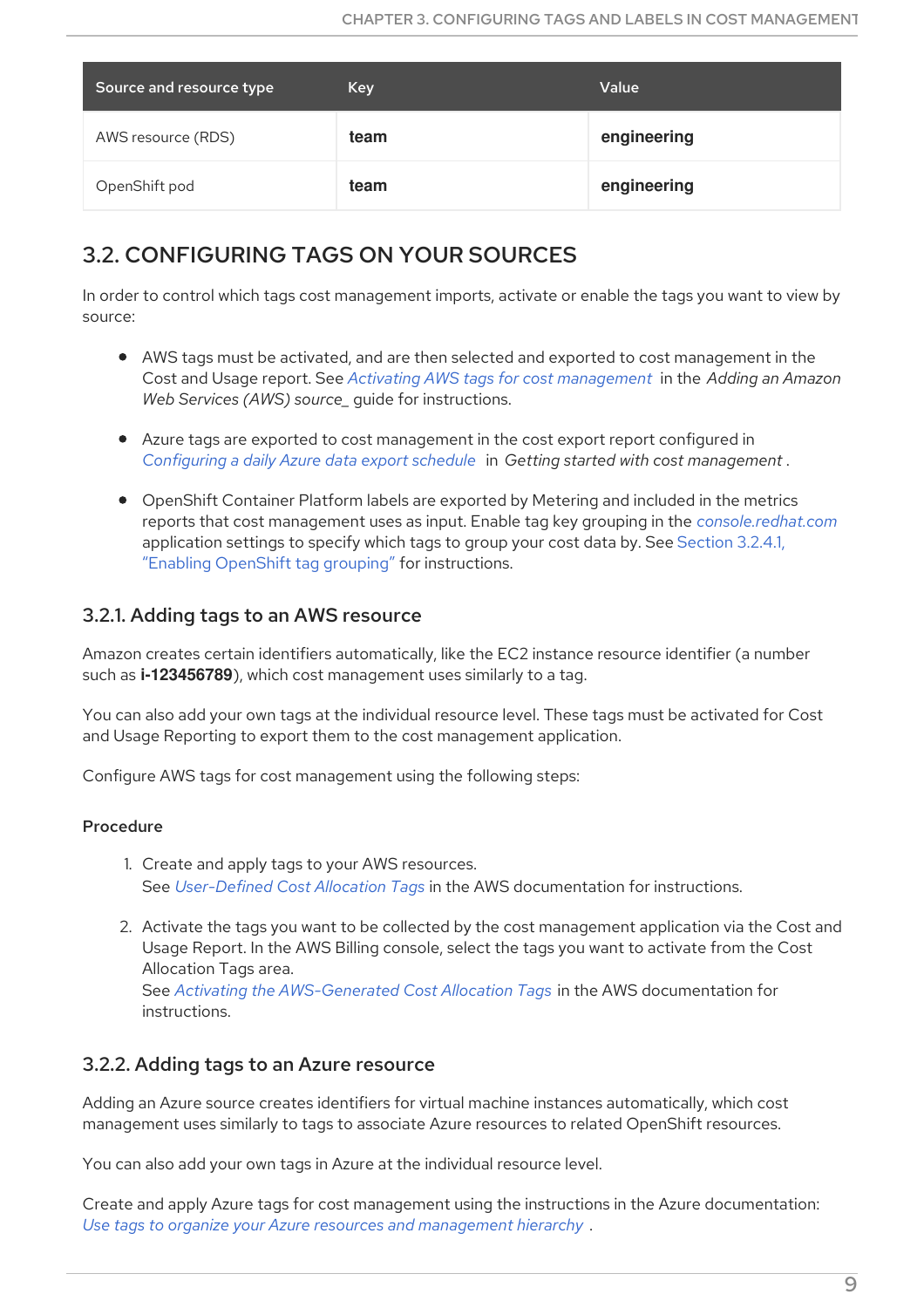#### <span id="page-13-3"></span><span id="page-13-0"></span>3.2.3. Adding tags to a Google Cloud resource

You can apply custom labels to Google cloud resources, such as virtual machine instances, images, and persistent disks. These labels are automatically added to your BigQuery export and sent to cost management.

#### Procedure

Create and apply labels to your Google Cloud resources. See *Creating and [managing](https://cloud.google.com/compute/docs/labeling-resources) labels* in the Google Cloud documentation for instructions.

#### <span id="page-13-1"></span>3.2.4. Viewing labels in an OpenShift namespace

The AWS or Azure tag equivalent in OpenShift is a label, which also consists of a key:value pair. cost management collects OpenShift tag data from nodes, pods, and persistent volumes (or persistent volume claims) using Prometheus metrics and Cost Management Metrics Operator.

To view the available tags, navigate to a resource in the OpenShift web console. Any assigned labels are listed under the Labels heading, for example: *openshift.io/cluster-monitoring=true*.

#### <span id="page-13-2"></span>3.2.4.1. Enabling OpenShift tag grouping

By default, cost management groups OpenShift cost data by cluster, node, and project on the OpenShift details page. Grouping data by tag key can be useful to further customize your view.

To group your cost data by tag key, you must enable the tag keys in the [console.redhat.com](https://console.redhat.com) application settings.

#### Prerequisites

You must have Organization Administrator privileges to change these settings in cost management. See *Limiting access to cost [management](https://access.redhat.com/documentation/en-us/cost_management_service/2022/html-single/limiting_access_to_cost_management_resources/index) resources* in *Getting started with cost management* for more information about user roles and access.

#### Procedure

To enable OpenShift tag keys for grouping:

- 1. Click (Settings) to navigate to Applications > cost management.
- 2. Click Enable OpenShift labels.
- 3. Select the keys you want to group by in the cost management application from the Available Tags list, and use the arrows to move the tags to the Enabled Tags list.
- 4. Click Submit to save your changes.

#### Verification steps

The enabled tag keys will now be available to group costs from the OpenShift details area of cost management, in the View by list. For example, when you choose View by: Tag: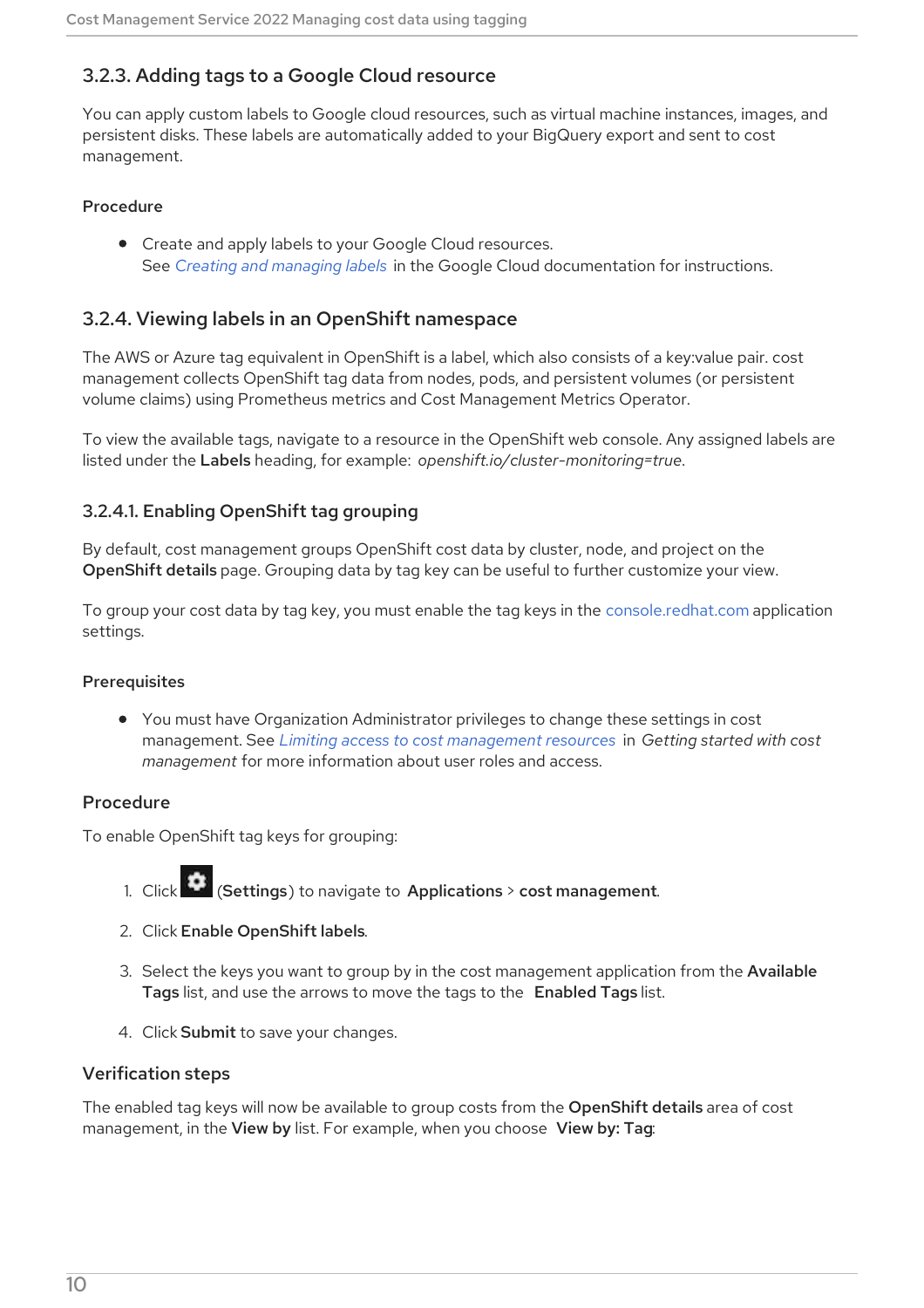| <b>Cost Management</b><br>▼ | OpenShift details<br>                                |               |              |         |
|-----------------------------|------------------------------------------------------|---------------|--------------|---------|
|                             | View by:                                             | Tag $\bullet$ | Choose key   | ▼       |
| Overview                    |                                                      |               | able         |         |
| Details<br>$\checkmark$     |                                                      |               | app          |         |
| OpenShift                   | $\overline{\phantom{0}}$<br>$\overline{\phantom{a}}$ | $T$ Clus      | environment  | Q       |
| Infrastructure              |                                                      | Cluster name  | storageclass | onth ch |
| Cost Models                 |                                                      |               | version      |         |

#### <span id="page-14-0"></span>3.2.5. Disabling tags in cost management

All cloud provider tags are activated in cost management by default. Sometimes having too many resource tags can affect cost management performance. Unnecessary tags can also make managing your costs more complicated when grouping tags and matching key:value pairs. Therefore, Red Hat recommends that you disable tags you are not actively using to reduce these potential issues.

Follow this procedure to disable tags and enhance performance:

#### Procedure

1. Navigate to [https://console.redhat.com/settings/applications/cost-management.](https://console.redhat.com/settings/applications/cost-management) From this page, your cloud provider tags are sorted into two boxes: Available tags and Tags for Reporting (Available labels and Labels for Reportingfor OpenShift Container Platform).

The Tags for Reporting box contains the currently active tags.

- 2. Click the name of the tag you want to disable in the Tags for Reporting box.
- 3. Click the < arrow to move the tag into the Available tags box.
- 4. Click Save.

This tag is now deactivated for the cost management application.

5. Repeat these steps for any additional tags. Alternatively, you can move all of your tags using the << double arrow, or move tags back to the Tags for Reportingbox enable them again.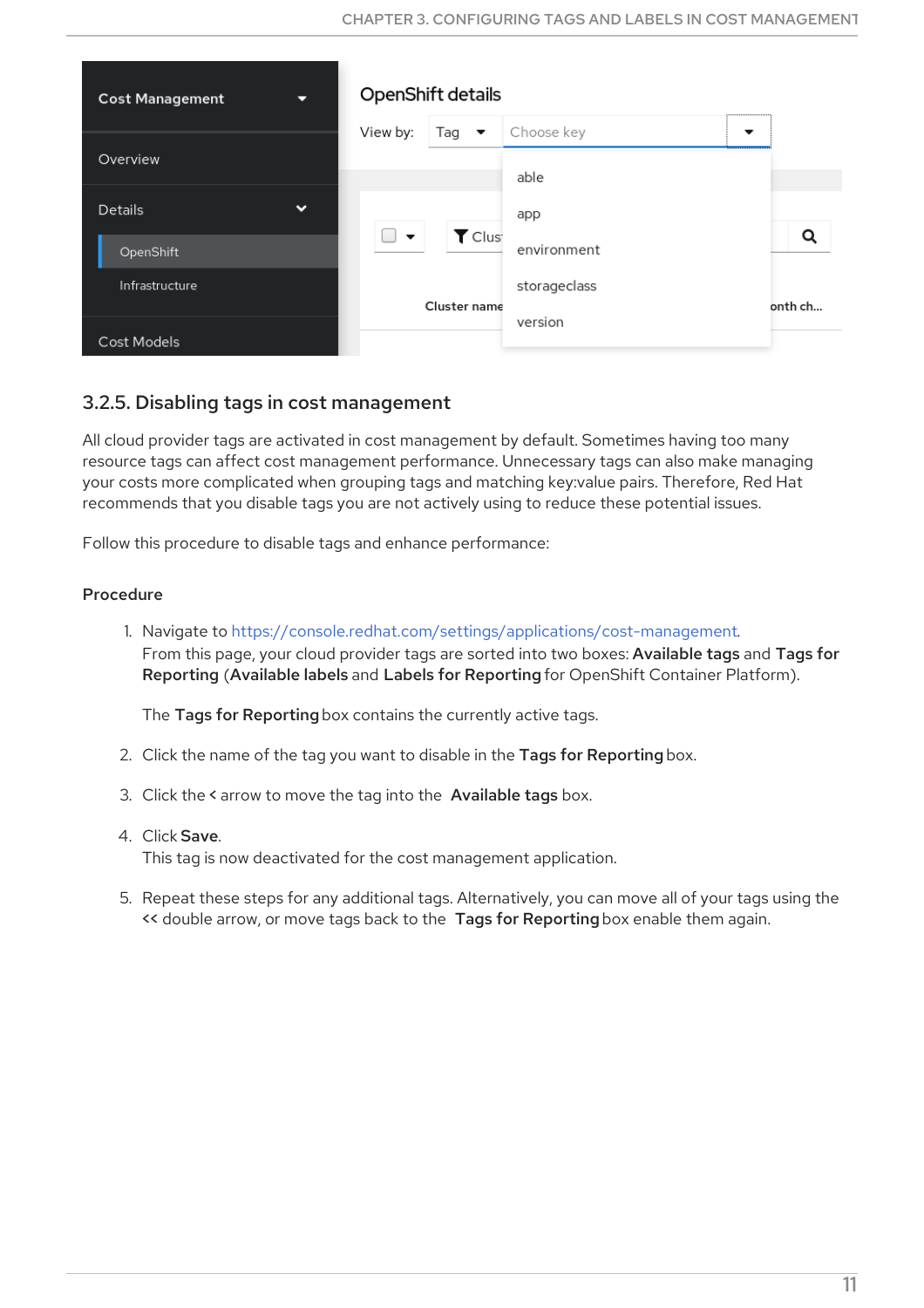# <span id="page-15-0"></span>CHAPTER 4. VIEWING AND EXPORTING YOUR COST DATA

# <span id="page-15-1"></span>4.1. FILTERING YOUR COST DATA VIEW

Tags allow you to customize your view of cost data. You can view resources by type (for example, project, node, cluster) or tag or label in order to investigate why certain resources show an increase in cost, or when data looks abnormal.

This example shows how to see how much each OpenShift project within a cluster is costing.

#### **Prerequisites**

- Your OpenShift cluster added as a cost [management](https://access.redhat.com/documentation/en-us/cost_management_service/2022/html-single/adding_an_openshift_container_platform_source_to_cost_management/index) data source. See *Adding an OpenShift Container Platform source to cost management* in *Getting started with cost management* for instructions.
- Your cloud [infrastructure](https://access.redhat.com/documentation/en-us/cost_management_service/2022/html-single/getting_started_with_cost_management/index) account added as a cost management data source. See *Getting started with cost management* for instructions for your cloud provider type.
- Configure tags on your sources. For tips and [configuration](#page-13-3) instructions, see Section 3.2, "Configuring tags on your sources".

#### Procedure

- 1. From the OpenShift details menu, click the filter button and select Tag.
- 2. In the Choose key dropdown list, select the key to filter by. For example, select *environment* to view clusters with the *environment* tag. Selecting a tag key reveals another dropdown to choose the value to filter by.
- 3. In the Choose value dropdown list, select one or more values to filter by. For example, select *qe* and *dev* to show cost data for OpenShift projects with these tags.
- 4. To view more information about each project:
	- Click the arrow icon for each resource to see more information such as the cluster(s) the resource belongs to, and CPU and memory usage, limits, and requests.
	- Click (more options) to reveal more viewing options:
		- Click View price lists to see rates applied to the OpenShift metrics to calculate the costs.
		- Click View historical datato open the daily usage comparison view, which compares usage, request, and limits by day between months for that resource.
		- Click View all projects or View all tags to see related resources and metadata.
- 5. Click Clear all filtersto reset your OpenShift details view.

### <span id="page-15-2"></span>4.2. GROUPING COST DATA BY TAG CATEGORY

You can group resources by tag category to further investigate your cost data.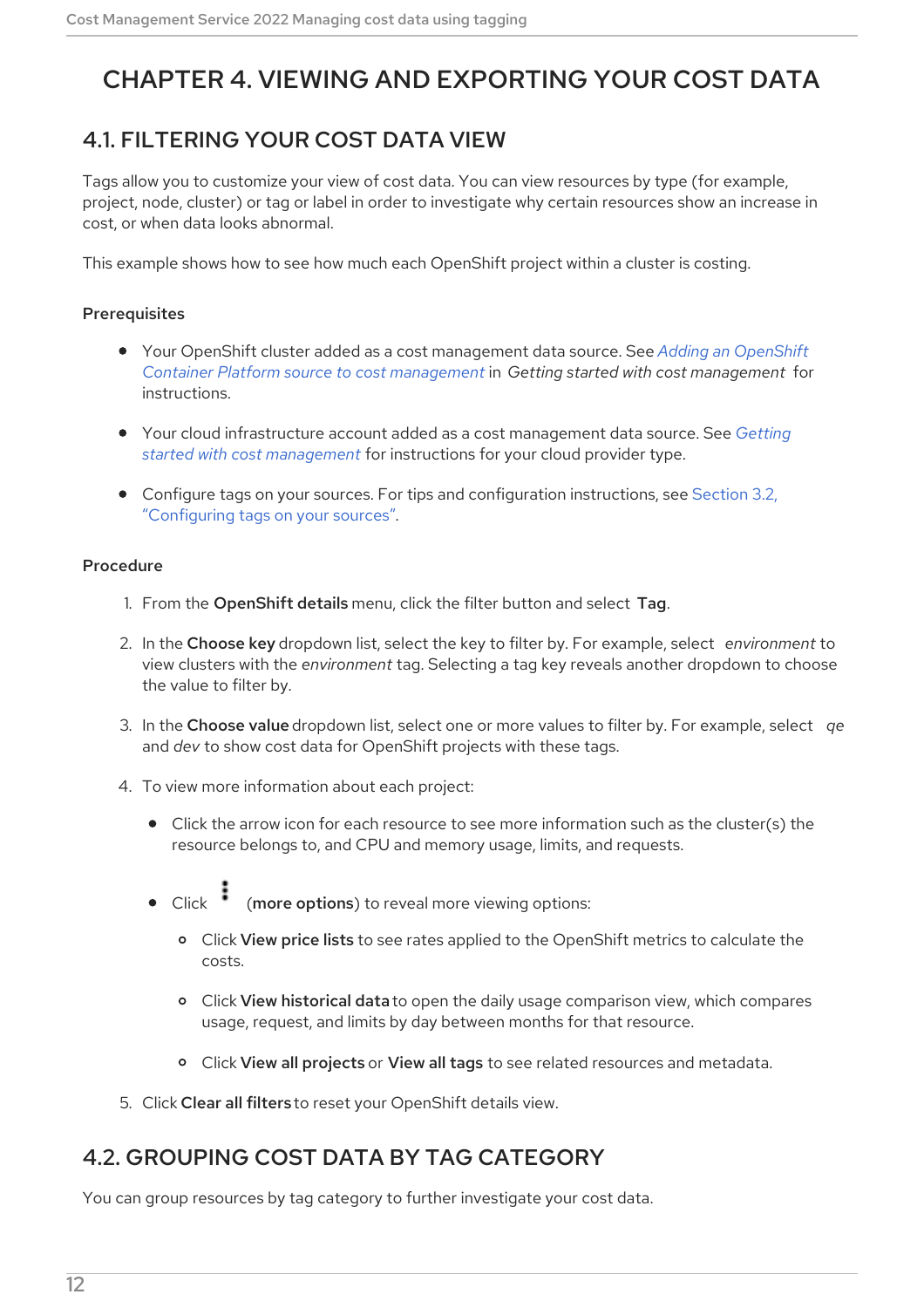Grouping and filtering is useful for finding the root cause of a cost or problem, or investigating part of the environment that acts independently of the rest, such as a cost center or an specific environment.

This allows you to hide information about the rest of the environment to help avoid unneeded complexity in cost data results and allow you to find the desired information, which can otherwise be hidden among other data.

This example shows how an educational course provider who is running a lab environment on OpenShift Container Platform can use tag grouping to filter cost information by student and course.

#### Prerequisites

- Your OpenShift cluster added as a cost [management](https://access.redhat.com/documentation/en-us/cost_management_service/2022/html-single/adding_an_openshift_container_platform_source_to_cost_management/index) data source. See *Adding an OpenShift Container Platform source to cost management* in *Getting started with cost management* for instructions.
- Your cloud [infrastructure](https://access.redhat.com/documentation/en-us/cost_management_service/2022/html-single/getting_started_with_cost_management/index) account added as a cost management data source. See *Getting started with cost management* for instructions for your cloud provider type.
- Configure tags on your sources. For tips and [configuration](#page-13-3) instructions, see Section 3.2, "Configuring tags on your sources".
- OpenShift tag grouping enabled. See Section 3.2.4.1, "Enabling [OpenShift](#page-13-2) tag grouping" for instructions.

#### Procedure

- 1. From the OpenShift details page in the Group cost by: field, select the tag key to group the cost by. In this case, select *Tag Key:user* to show results grouped by student user.
- 2. In the filter area, select Tag.
- 3. In the Choose key list, select the tag key *user*.
- 4. In the Choose value dropdown list, check the values *course\_id* and *course\_type* to identify how many students have taken the course X and the costs for that course.
- 5. To view more information about each resource, for example, how much course X has cost:
	- Click the arrow icon for each resource to see more information such as the cluster(s) the resource belongs to, and CPU and memory usage, limits, and requests.
	- Click View Historical Data to open the daily usage comparison view, which compares by month the usage, request, and limits per day for that resource.
		-
	- Click (more options) to reveal more viewing options:
		- Click View historical datato open the daily usage comparison view, which compares usage, request, and limits by day between months for that resource.
		- Click Export data to create a .csv file for for reporting. Specify a daily or monthly aggregate and click Generate and download.
- 6. Click Clear all filtersto reset your OpenShift details view.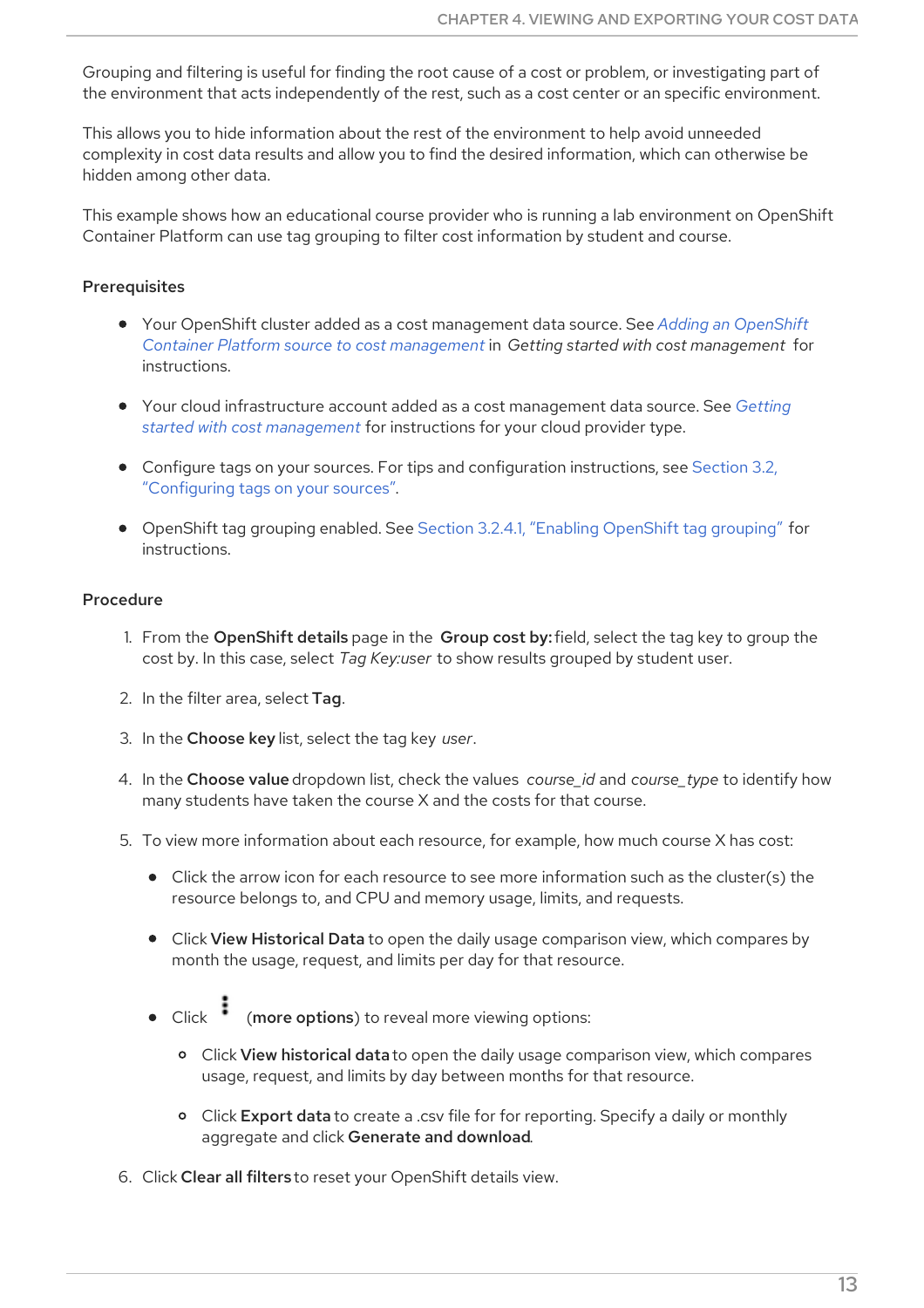# <span id="page-17-0"></span>4.3. EXPORTING COST DATA TO A REPORTING TOOL

Tags allow you to customize your view of cost data. This is useful when you want to investigate further why certain resources show an increase in cost, or data looks abnormal.

This example shows how to view data for specific OpenShift resources, and export the data to your desired reporting tool.

#### Prerequisites

- Your OpenShift cluster added as a cost [management](https://access.redhat.com/documentation/en-us/cost_management_service/2022/html-single/adding_an_openshift_container_platform_source_to_cost_management/index) data source. See *Adding an OpenShift Container Platform source to cost management* in *Getting started with cost management* for instructions.
- Your cloud [infrastructure](https://access.redhat.com/documentation/en-us/cost_management_service/2022/html-single/getting_started_with_cost_management/index) account added as a cost management data source. See *Getting started with cost management* for instructions for your cloud provider type.
- Configure tags on your sources. For tips and [configuration](#page-13-3) instructions, see Section 3.2, "Configuring tags on your sources".

#### Procedure

- 1. From the OpenShift details menu, click the filter button and select Tag.
- 2. In the Choose key dropdown list, select the key to filter by. For example, select *version*. Selecting a tag key reveals another dropdown to choose the value to filter by.
- 3. In the Choose value dropdown list, select one or more values to filter by. For example, select *qe* and *dev* to show cost data for OpenShift resources with these tags.
- 4. To export data about your resources, check the boxes next to each resource you want to export data for. Click Export to open the export options dialog.
- 5. Specify a daily or monthly aggregate and click Generate and download.

The CSV file will download to your local system, and you can use it in your desired reporting tool.



#### **NOTE**

You can also export your data as a .csv file from the (more options) > Export data menu on each resource.

Click Clear all filtersto reset your OpenShift details view.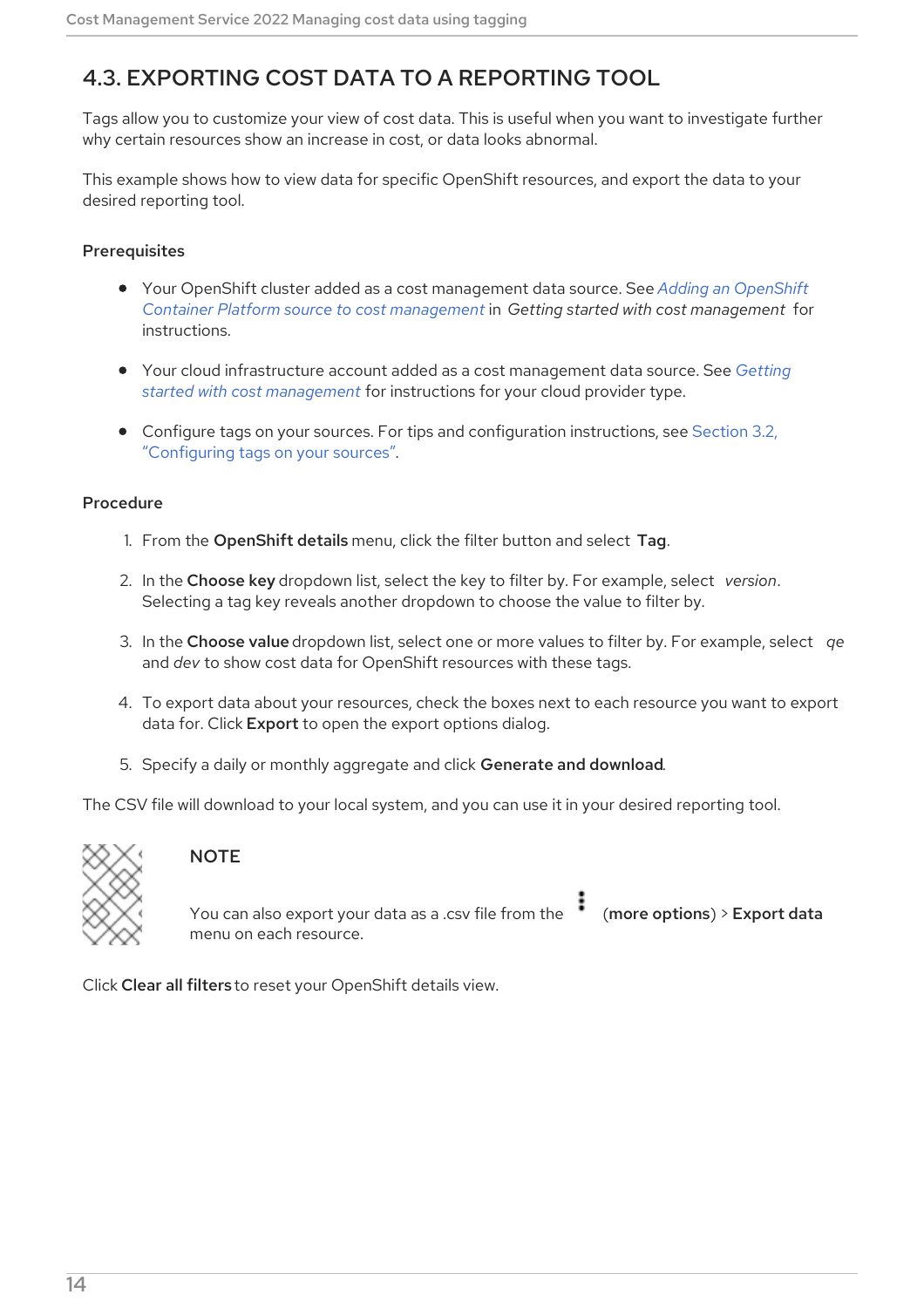# CHAPTER 5. ADDITIONAL RESOURCES

# <span id="page-18-2"></span><span id="page-18-1"></span><span id="page-18-0"></span>5.1. TAG SPECIFICATIONS BY SOURCE TYPE

Tagging standards differ between source types. To use the same tags/labels across sources, you must use the most common of all the restrictions across the different providers.

The following table summarizes tagging and labelling criteria across AWS, Azure and OpenShift Container Platform 4:

Table 5.1. Tagging specifications by source

| Criteria                | <b>AWS</b>                                                                                                                       | Azure                                                                                                   | <b>Google Cloud</b>                                                              | <b>Red Hat</b><br>OpenShift                                                                                                                                                                                                                          |
|-------------------------|----------------------------------------------------------------------------------------------------------------------------------|---------------------------------------------------------------------------------------------------------|----------------------------------------------------------------------------------|------------------------------------------------------------------------------------------------------------------------------------------------------------------------------------------------------------------------------------------------------|
| Name                    | Tags                                                                                                                             | Tags                                                                                                    | Labels                                                                           | Labels                                                                                                                                                                                                                                               |
| Format                  | Key & value                                                                                                                      | Name & value                                                                                            | Key & value                                                                      | Key & value Keys:<br>[prefix/]name<br>Prefix: must be a<br>DNS subdomain                                                                                                                                                                             |
| Allows empty value      | Yes                                                                                                                              | Yes                                                                                                     | Yes                                                                              | Yes                                                                                                                                                                                                                                                  |
| Unique label per<br>key | Yes                                                                                                                              | Yes                                                                                                     | Yes                                                                              | Yes                                                                                                                                                                                                                                                  |
| Case sensitive          | Yes                                                                                                                              | No                                                                                                      | Only lowercase<br>letters                                                        | Yes                                                                                                                                                                                                                                                  |
| Limit per resource      | 50                                                                                                                               | 50 (15 for storage)                                                                                     | 64                                                                               | N/A                                                                                                                                                                                                                                                  |
| Length of key           | 128                                                                                                                              | 512 (128 for<br>storage)                                                                                | 63                                                                               | 253(prefix)<br>63(name)                                                                                                                                                                                                                              |
| Length of value         | 256                                                                                                                              | 256                                                                                                     | 63                                                                               | 63                                                                                                                                                                                                                                                   |
| Allowed characters      | Letters, numbers,<br>and spaces<br>representable in<br>UTF-8, and the<br>following<br>characters: $+ - =$ .<br>$\frac{1}{2}$ / @ | Tag names cannot<br>contain these<br>characters: $\langle$ , $\rangle$ , $\%$ ,<br>&, $\backslash$ ?, / | Only lowercase<br>letters, numeric<br>characters,<br>underscores, and<br>dashes. | The name<br>segment is<br>required and must<br>be 63 characters<br>or less, beginning<br>and ending with an<br>alphanumeric<br>character ([a-z0-<br>9A-Z]) with<br>dashes $(-)$ ,<br>underscores $($ ),<br>dots (.), and<br>alphanumerics<br>between |